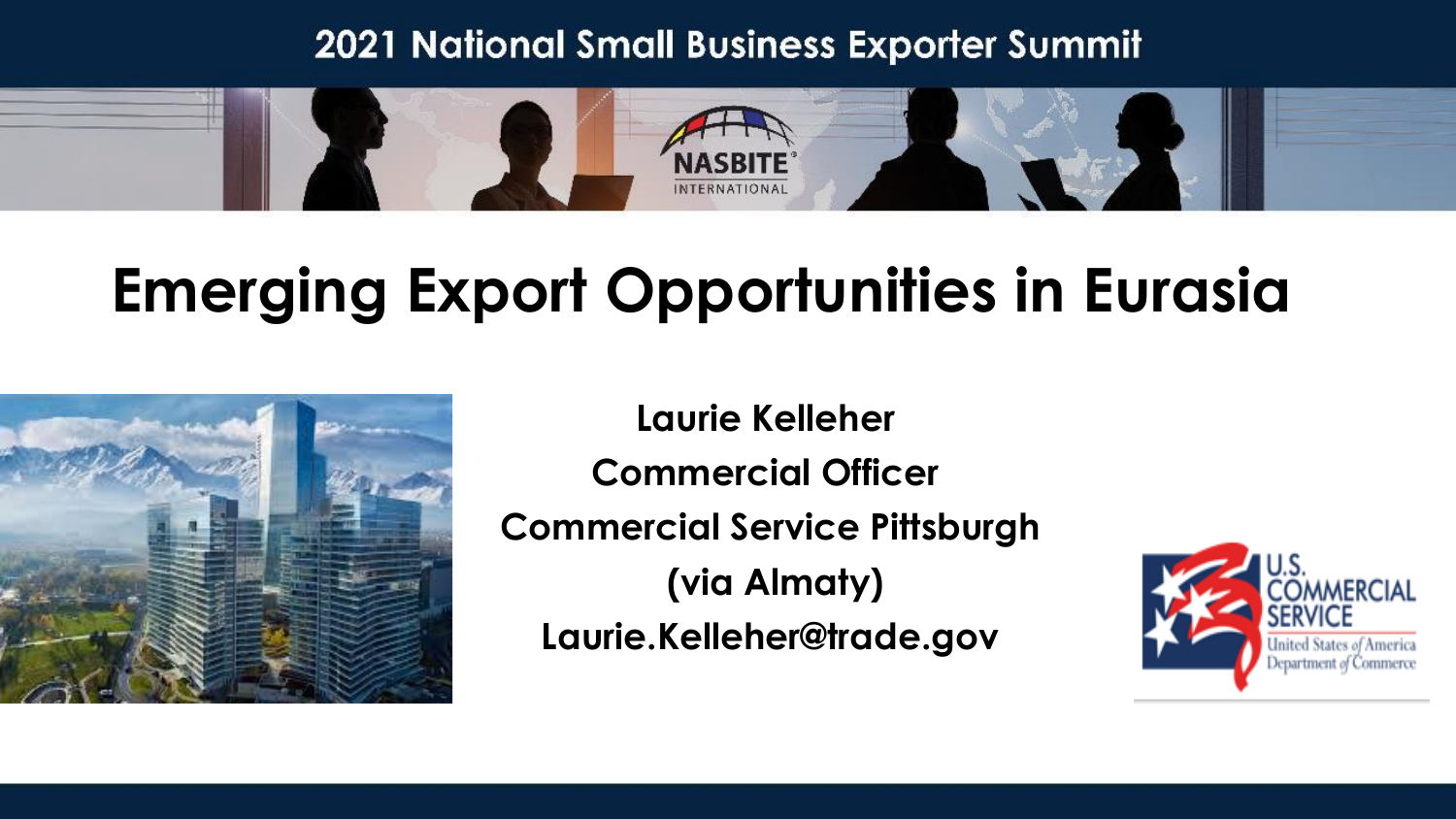#### **Let our global network work for you.**

#### **Worldwide Recognition**

As the U.S. government, we can open doors that no one else can in markets around the world.

#### **Global Network**

Our unmatched global network with trade experts in **more than 100 domestic offices and 80 countries** can provide you with on-the-ground knowledge and connections.

#### **Results Driven**

Our expert, in-person counseling is unparalleled and designed to help you succeed in global markets.

Contact your local office to plug into our resources – we recommend that you start there.

#### **U.S. Commercial Service: The world is open for your business.**

#### **Our Services**



#### **Export Counseling**

- Develop effective market entry and sales strategies.
- Understand export documentation requirements and import regulations of foreign markets.
- Navigate U.S. government export controls, compliance and trade financing options.



#### **Market Intelligence**

- Analyze market potential and foreign competitors.
- Obtain useful information on best prospects, financing, laws, and cultural issues.
- Conduct background checks on potential buyers and distributors.



#### **Business Matchmaking**

- Connect with pre-screened potential partners.
- Promote your product or service to prospective buyers at trade events worldwide.
- Meet with international industry and government decision makers in your target markets.

#### **Commercial Diplomacy**

- Overcome trade obstacles to successfully enter international markets.
- Benefit from coordinated U.S. government

engagement with foreign governments to protect U.S. business interests.

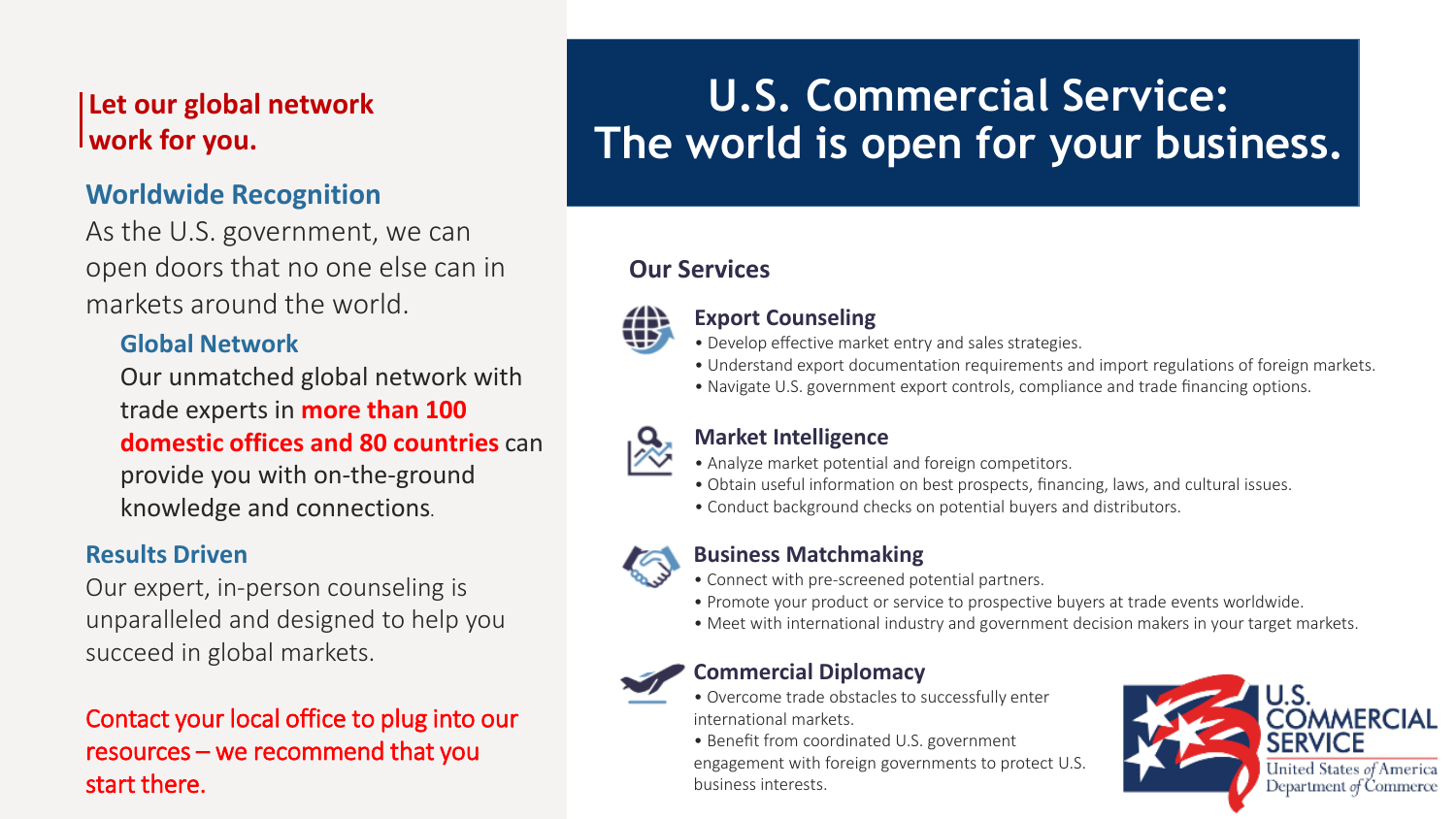# **Agenda**



- **Consider Eurasia: economic snapshot and 2021 projections**
- **Doing Business: due diligence, legal frameworks, global integration, and USG support.**
- **Three sectors**
- **Upcoming events to explore opportunities.**

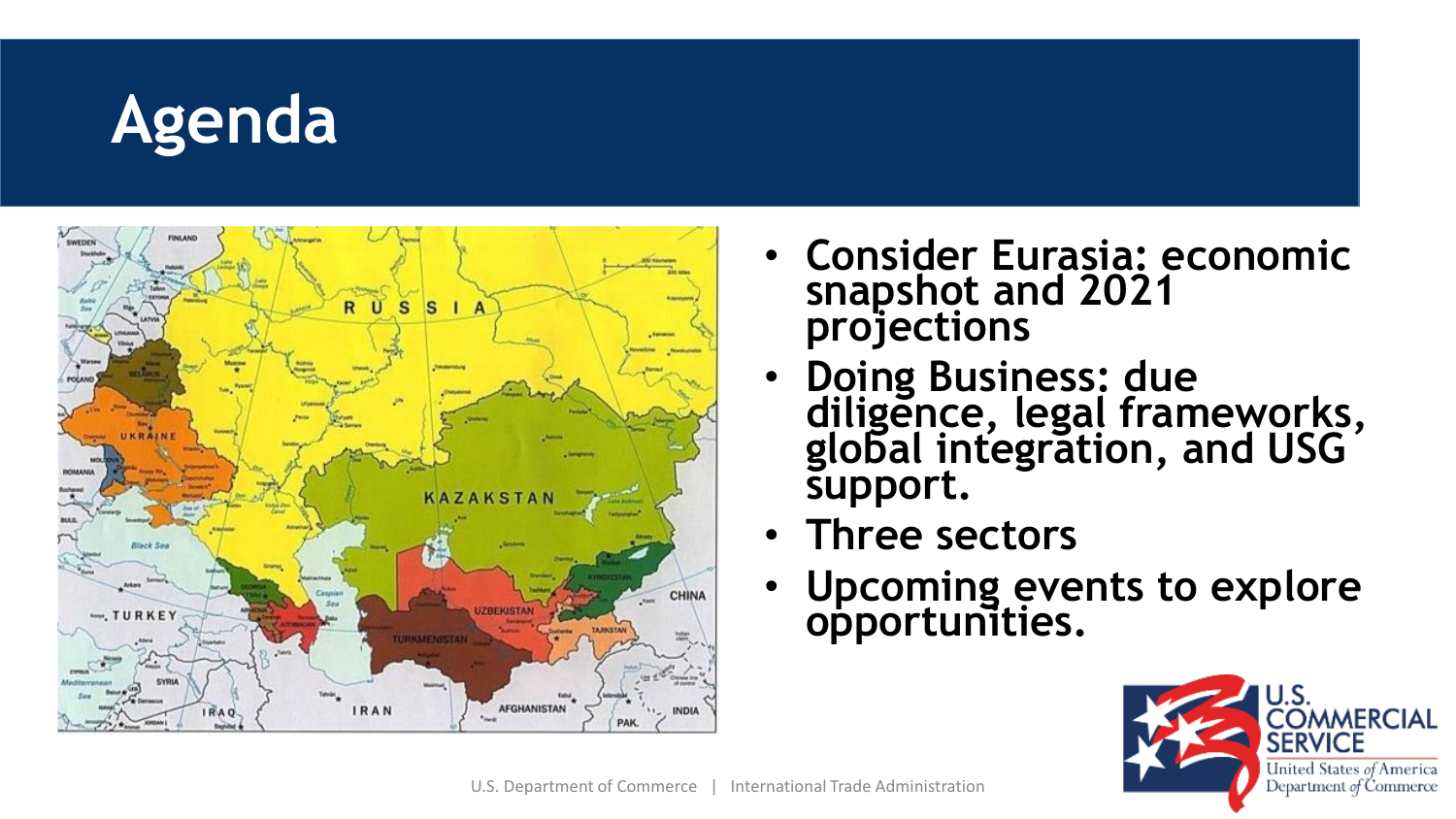### **Consider Eurasia**



- Uzbekistan liberalizing visas for tourists (pre-Covid), linking the great Silk Road cities up by train from Tashkent.
- Lviv, Ukraine pre-tourism Prague/Krakow, UNESCO site.
- Moscow won best travel destination city last two years (World Travel Awards).
- Georgia and Armenia wine rivalry for cradle of wine. Georgia's 500 varieties of grapes. Archeological sites and 6th century Christian churches.





United States of America Department of Commerce

**MMERCIAL**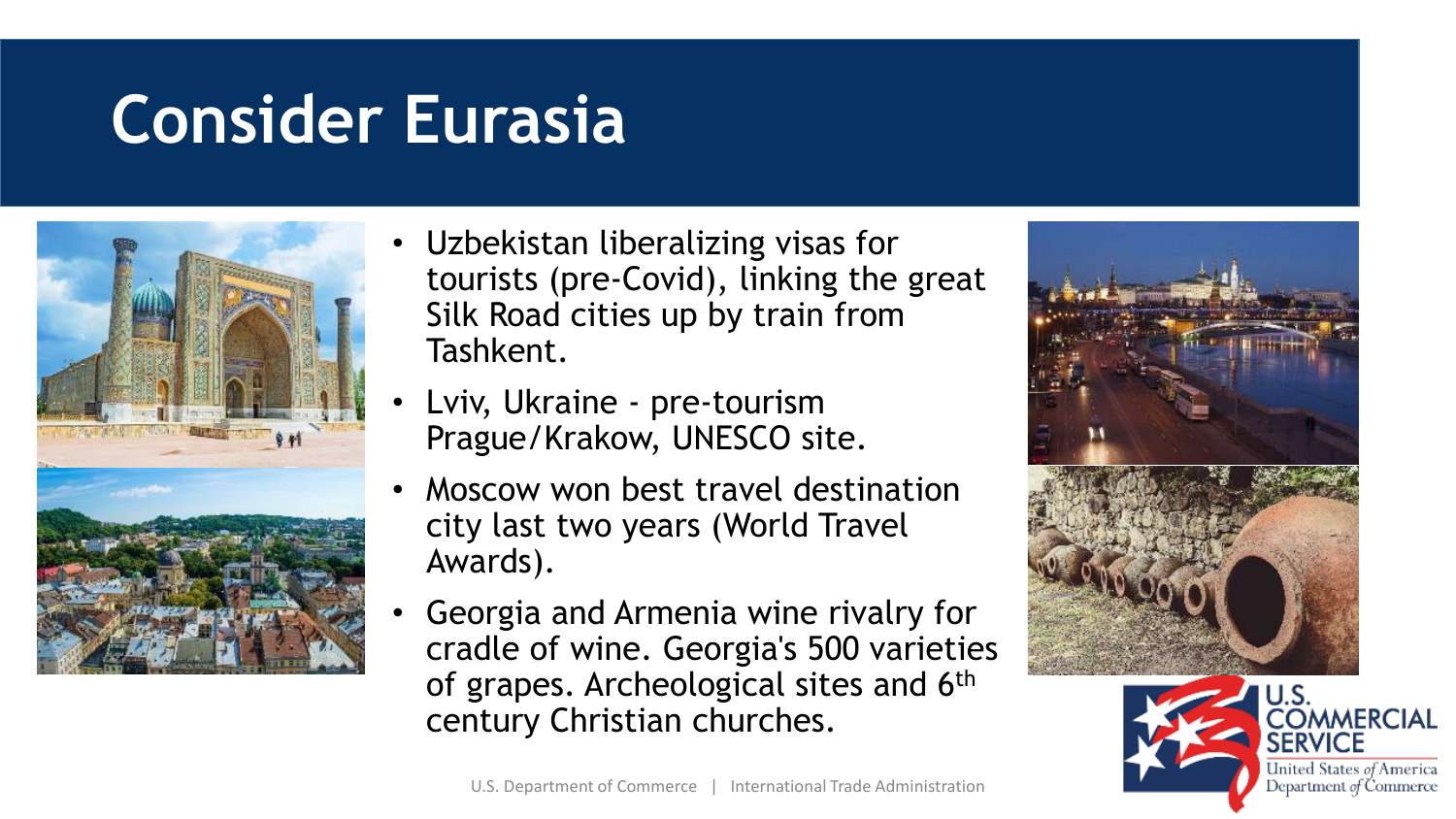### **Examples of U.S. Companies Operating in Eurasia**

#### Eurasia is attracting many companies from the U.S.

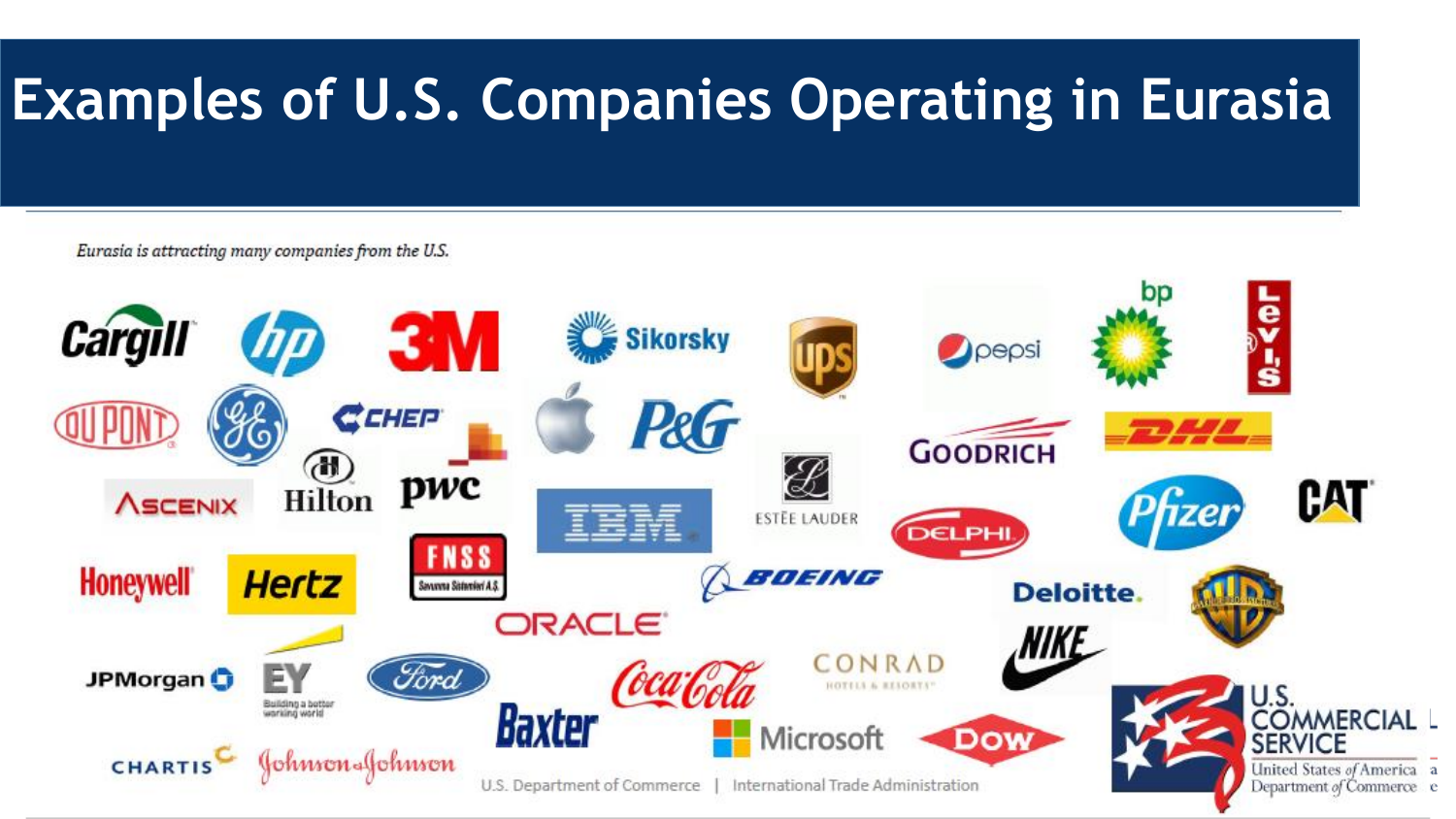## **Economic Growth Fluctuations 1990's to Present**



- **Russia, Central Asia/Caucasus, Ukraine**
- **Strong growth, but sensitive to global crises, especially commodity prices. Overarching positive trends:**
- **Rise of middle class and incomes.**
- **Integration into global value chains (chemicals, electronics components, food processing).**
- **Improving industrial and ag sector efficiency and developing robust services sector.**

![](_page_5_Picture_7.jpeg)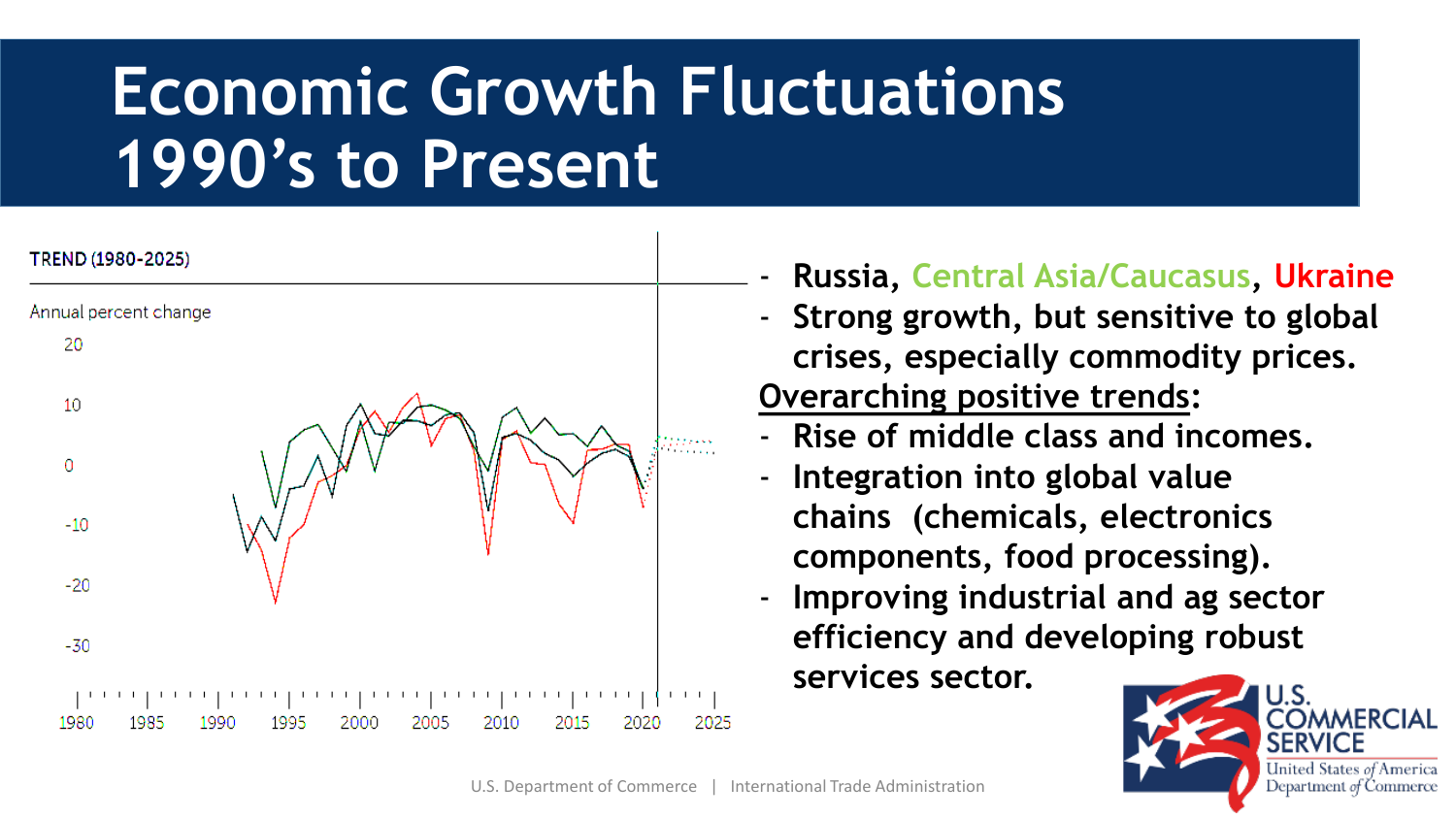## **2020, Covid, and the Economy**

- Russia 4<sup>th</sup> largest number of Covid cases globally, 25,000 new cases/day. Mass vaccinations started in December.
- Some Eurasian countries Central Asia, in particular implemented very restrictive travel and quarantine measures to slow the pandemic's spread.
- Covid having big impact on SMEs in particular. Stressed healthcare systems. Sectors like utilities, infrastructure, telecom, food, and retail faring better.
- Oil exporting countries facing impact of decline in oil prices.
- **Example 2 Figure 1 Across the board, though, strong increase in imports of goods and services is expected in 2021 as recovery starts.**

![](_page_6_Picture_6.jpeg)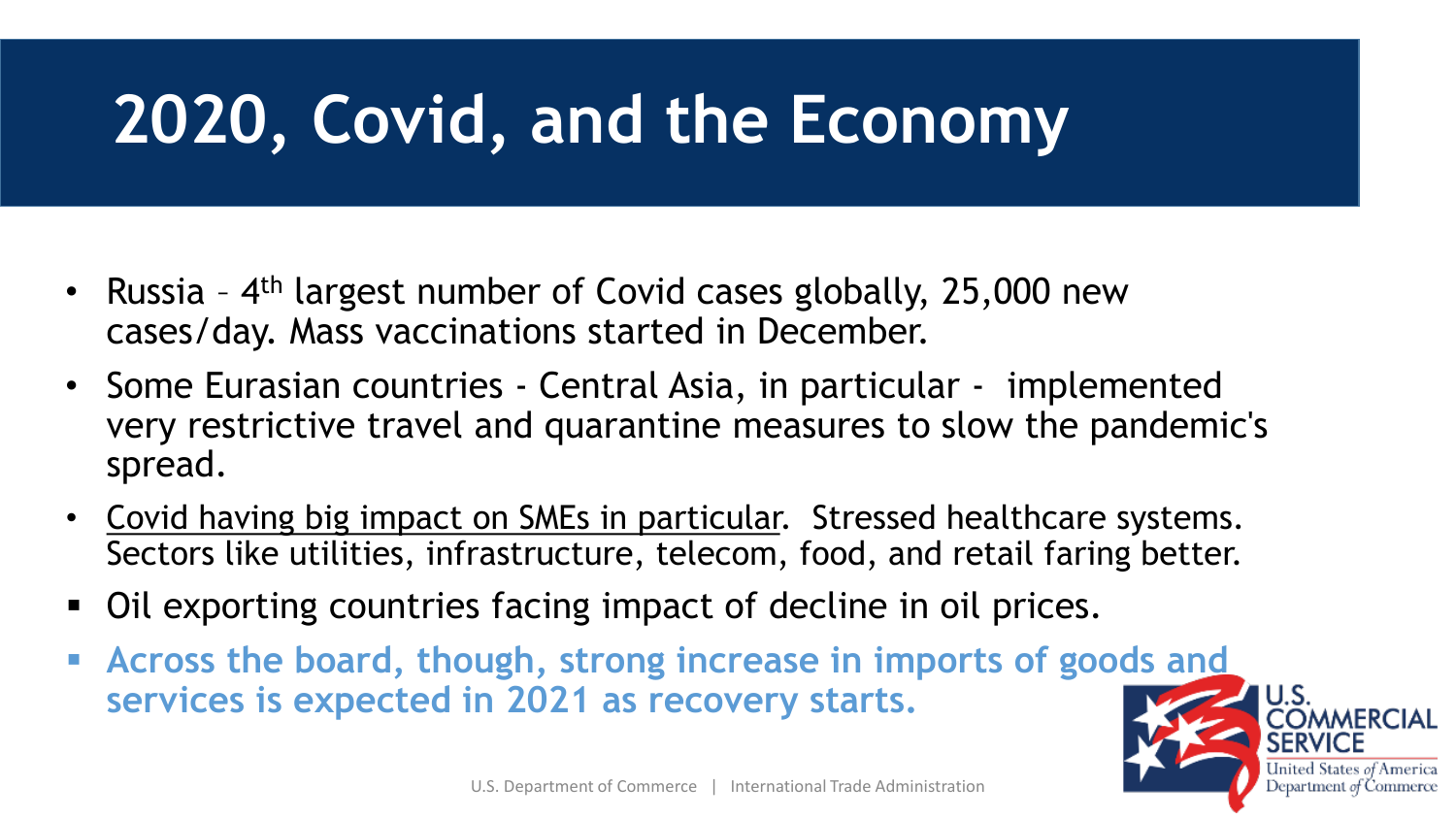# **IMF World Economic Outlook (Oct.'20)**

|                           | <b>Population</b> | <b>GDP Per</b><br>capita \$ | Imports of<br>goods/services goods/services<br>2020 | <b>Imports of</b><br><b>2021 EST</b> |
|---------------------------|-------------------|-----------------------------|-----------------------------------------------------|--------------------------------------|
|                           |                   |                             |                                                     |                                      |
| <b>Russian Federation</b> | 147 m             | 10,000                      | $-12%$                                              | 4%                                   |
| <b>Ukraine</b>            | 42 m              | 3500                        | $-7$                                                | 12%                                  |
| <b>Uzbekistan</b>         | 34 m              | 1762                        | $-11%$                                              | 9%                                   |
| <b>Kazakhstan</b>         | 19 <sub>m</sub>   | 8778                        | $-9%$                                               | 5%                                   |

![](_page_7_Picture_2.jpeg)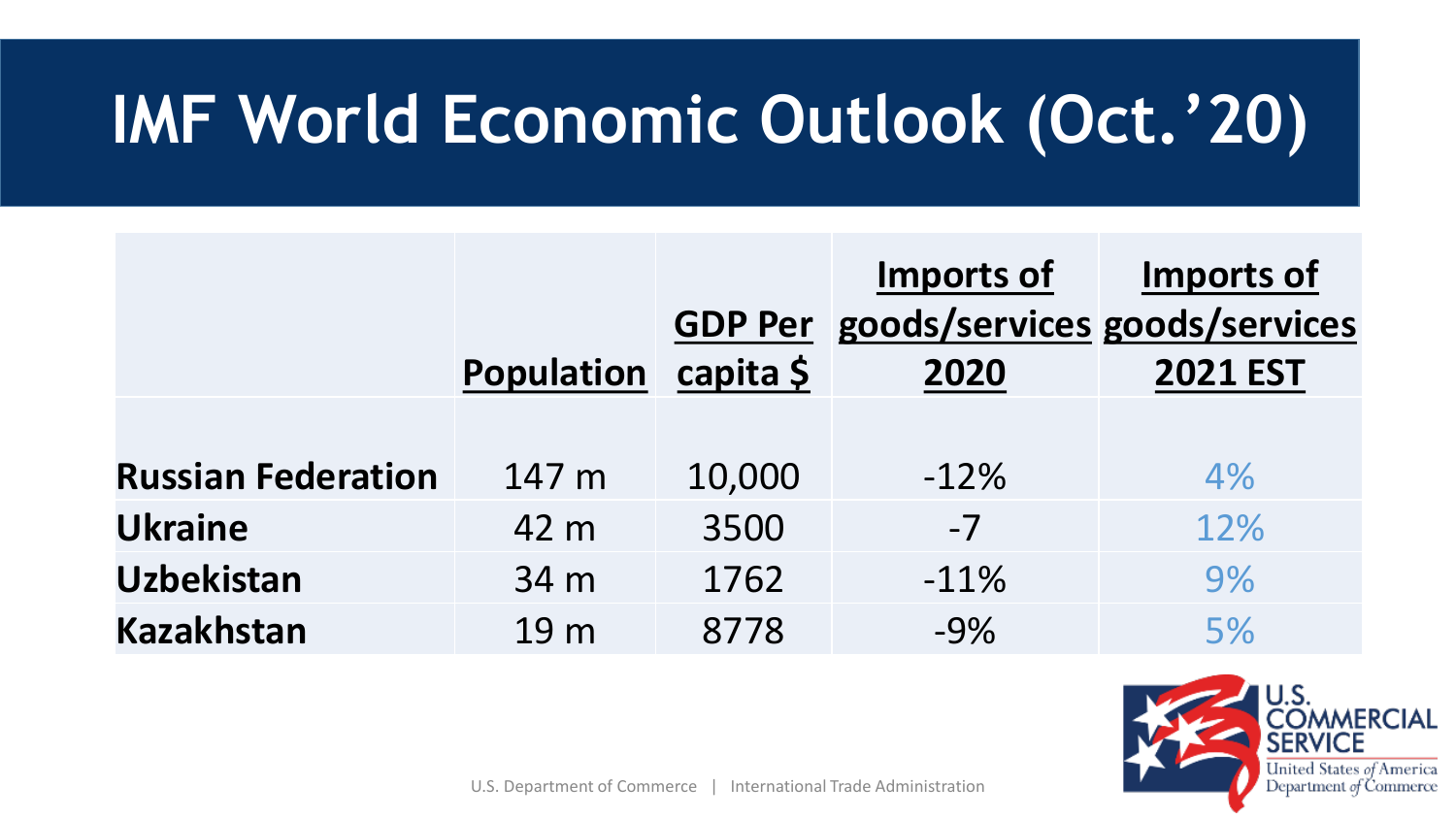## **Doing Business: Due Diligence**

- **Finding partners**: International Partner Search+ (digital meeting)
- Vetting partners: International Company Profile
- Given U.S. sanctions including bans on doing business with certain entities and individuals and restrictions on debt and equity transactions with certain sectors - companies need to plan for compliance and assess future risk.
- Commercial Service can counsel you and connect you with key resources.
- Consolidated Screen List as a starting point: https://www.trade.gov/consolidated[screening-list. Brings together Commerce, Treasury, State export screening lists.](https://www.trade.gov/consolidated-screening-list) Also check U.S. export controls carefully at Bureau of Industry and Security.
- \*\*\*Read CS's Country Commercial Guide to Russia sections on sanctions and export controls for further guidance and resources.\*\*\*

![](_page_8_Picture_7.jpeg)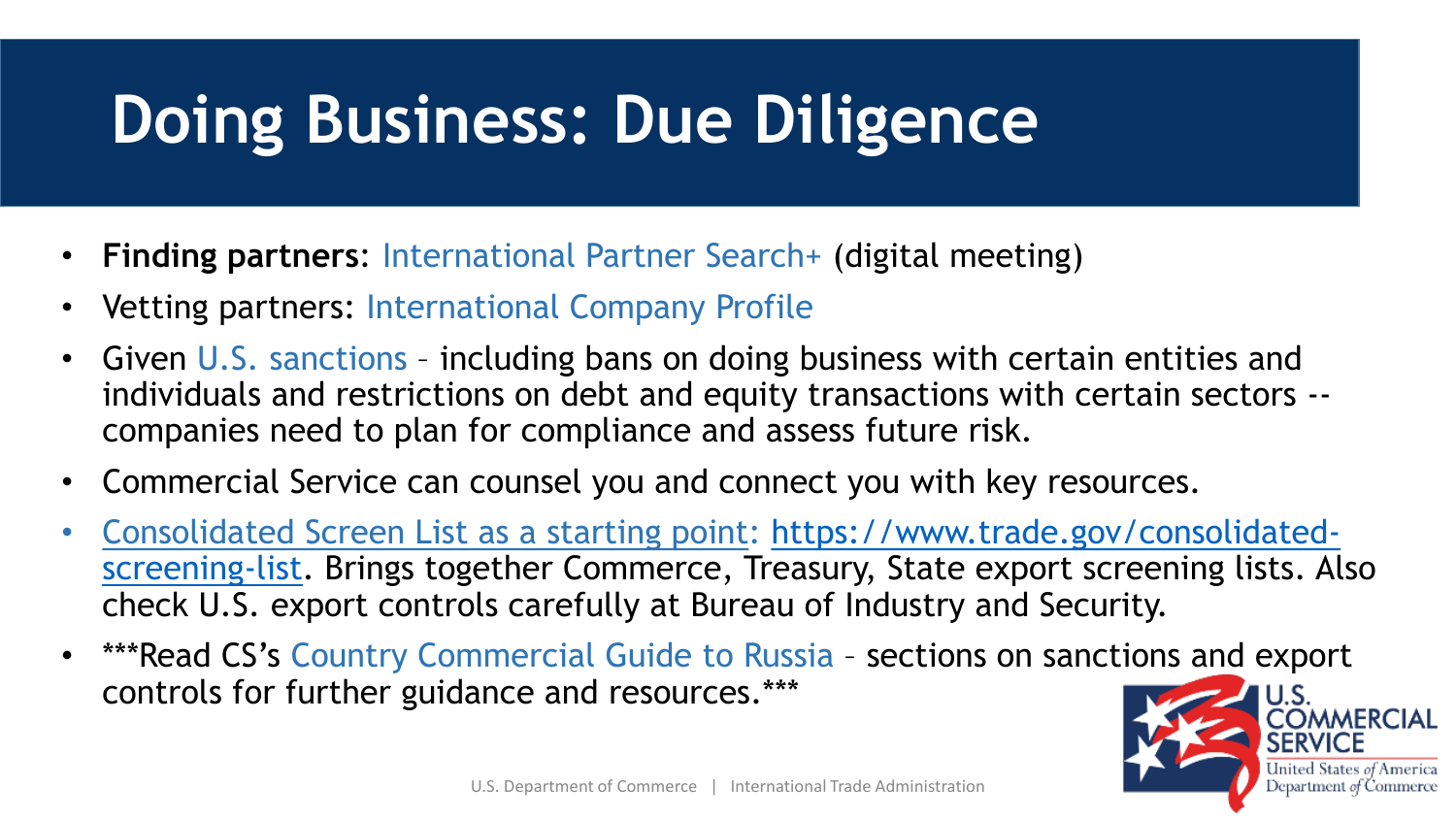# **Upcoming CS Event: Doing Business in Russia**

**Doing Business in Russia** May 13th, 11 – 12 am ET Cost: \$25. Register at [https://emenuapps.ita.doc.gov/ePublic/event/e](https://emenuapps.ita.doc.gov/ePublic/event/editWebReg.do?SmartCode=1QDP) ditWebReg.do?SmartCode=1QDP

- Webinar to learn about current market opportunities and challenges in Russia.
- Learn from our experts at the American embassy in Moscow and private sector who will offer market overviews and practical advice to U.S. exporters looking to do business in Russia.

![](_page_9_Picture_4.jpeg)

![](_page_9_Picture_5.jpeg)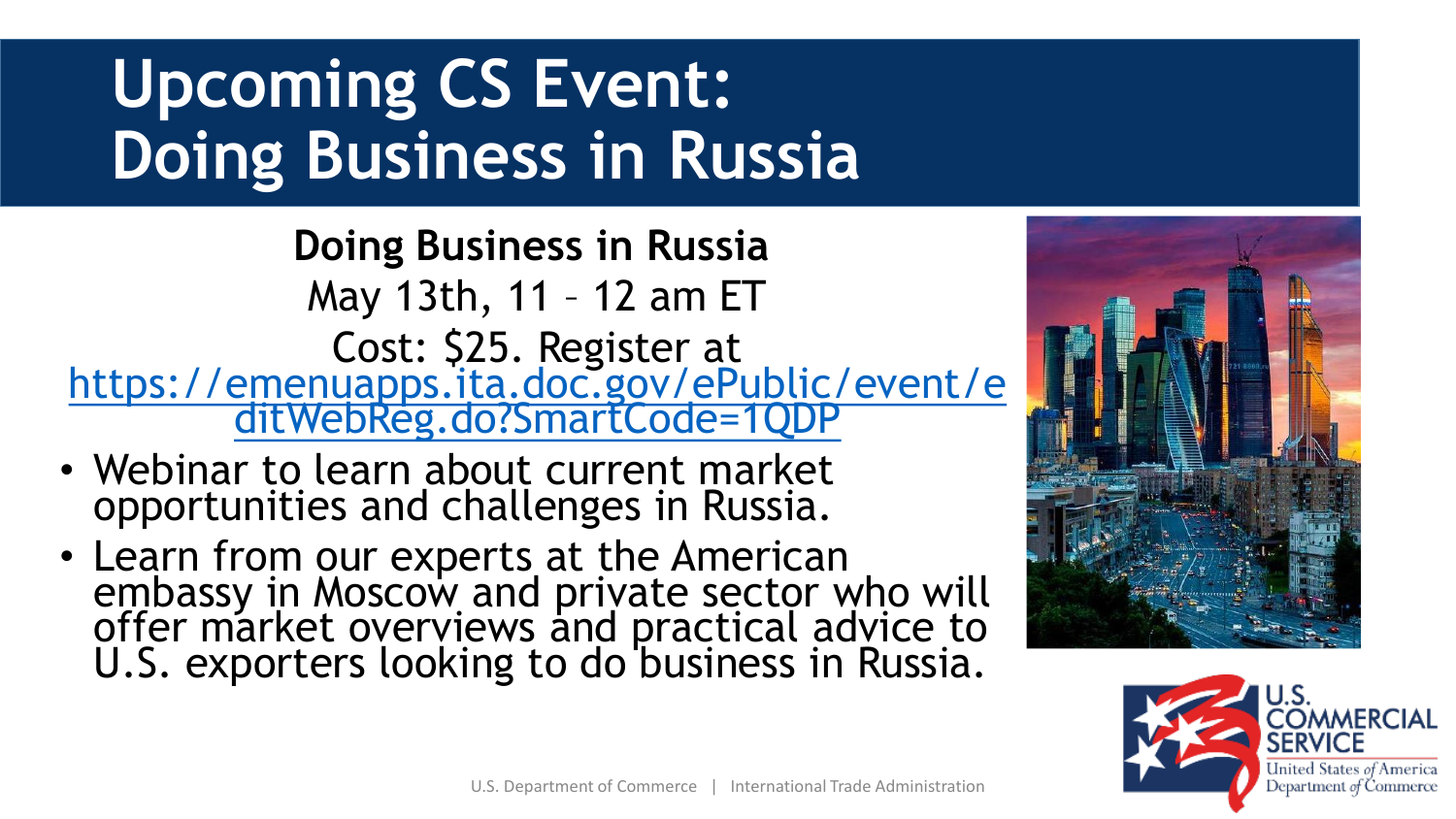### **Doing Business: Legal Framework**

Legal and Compliance Frameworks: Bilateral Investment Treaties (ex. Ukraine, Kazakhstan, Azerbaijan, none for Russia), double-tax treaties in place.

IPR: Russia and Ukraine on Priority Watch List for longstanding problems with piracy and enforcement. Check Special 301 report [www.ustr.gov.](http://www.ustr.gov/)

Eurasian Economic Union (2015); Russia, Kazakhstan, Belarus, Kyrgyz Republic and Armenia. Customs union, common external tariff, many trade-related decisions made by EAEU, but local implementation.

Deepening regional integration, new areas: common gas market, harmonized oil and gas legislation. Kazakhstan has presidency in 2021, transport and logistics focus.

Deep and Comprehensive FTA with EU: Ukraine, Georgia, Moldova.

![](_page_10_Picture_6.jpeg)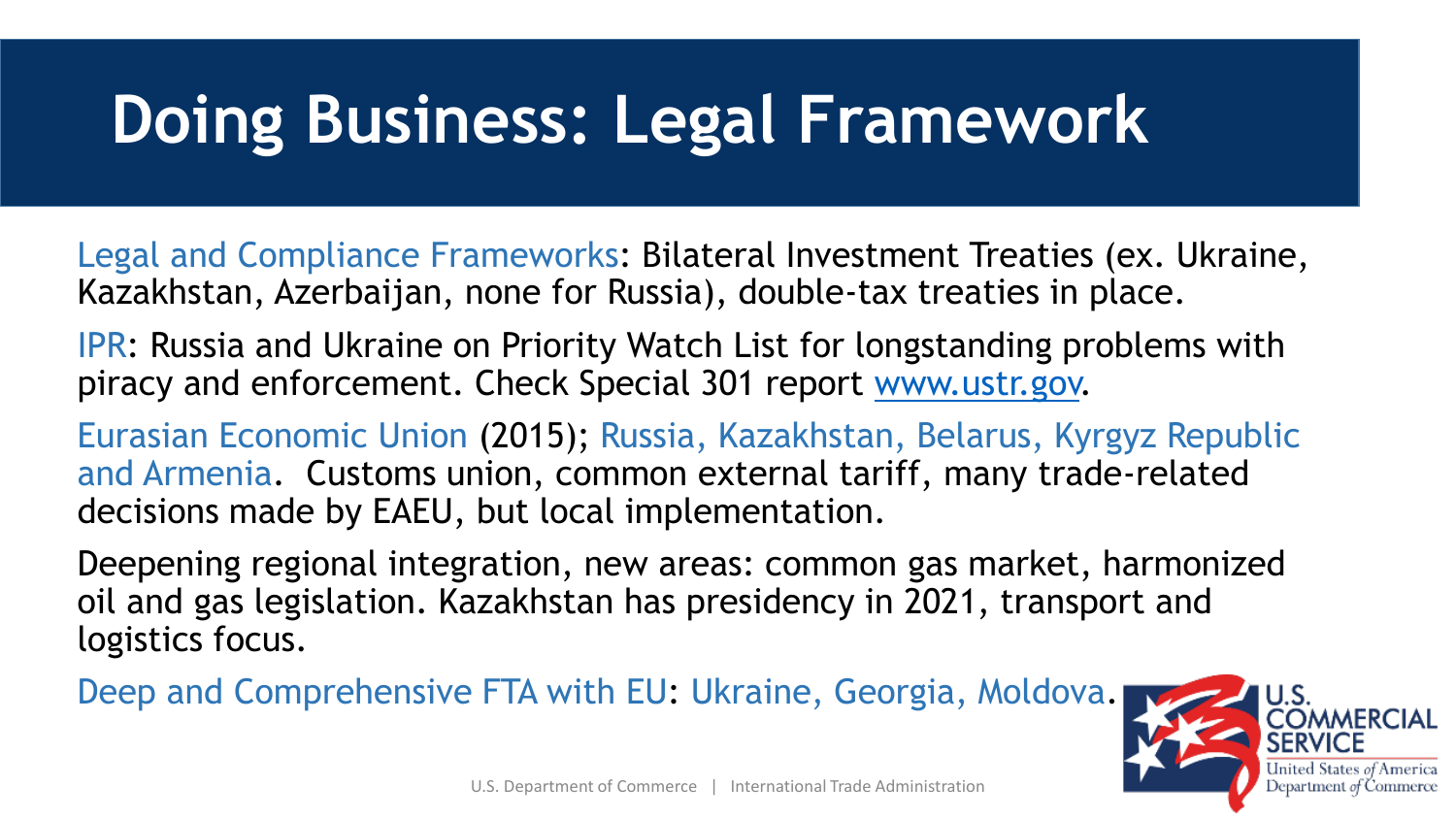# **Doing Business: Integration into Global Trading System (World Trade Org.)**

- WTO accession major vehicle to change transition economies and integrate them into global trading system.
- Accession protocols (40+ chapters, 100 pages or more) with judiciable commitments covering wide range of trade and economic areas (IPR, SOEs, investment, banking, customs, tariffs, NTBs, services, etc.)
- MEMBERS: Kyrgyz Republic, Georgia, Armenia, Tajikistan, Ukraine, Russia (2012), Kazakhstan (2015)
- **STILL NEGOTIATING**: Belarus, Azerbaijan, Uzbekistan. Turkmenistan accession nascent. Long process due to adoption of laws, negotiating terms.

![](_page_11_Picture_5.jpeg)

![](_page_11_Picture_6.jpeg)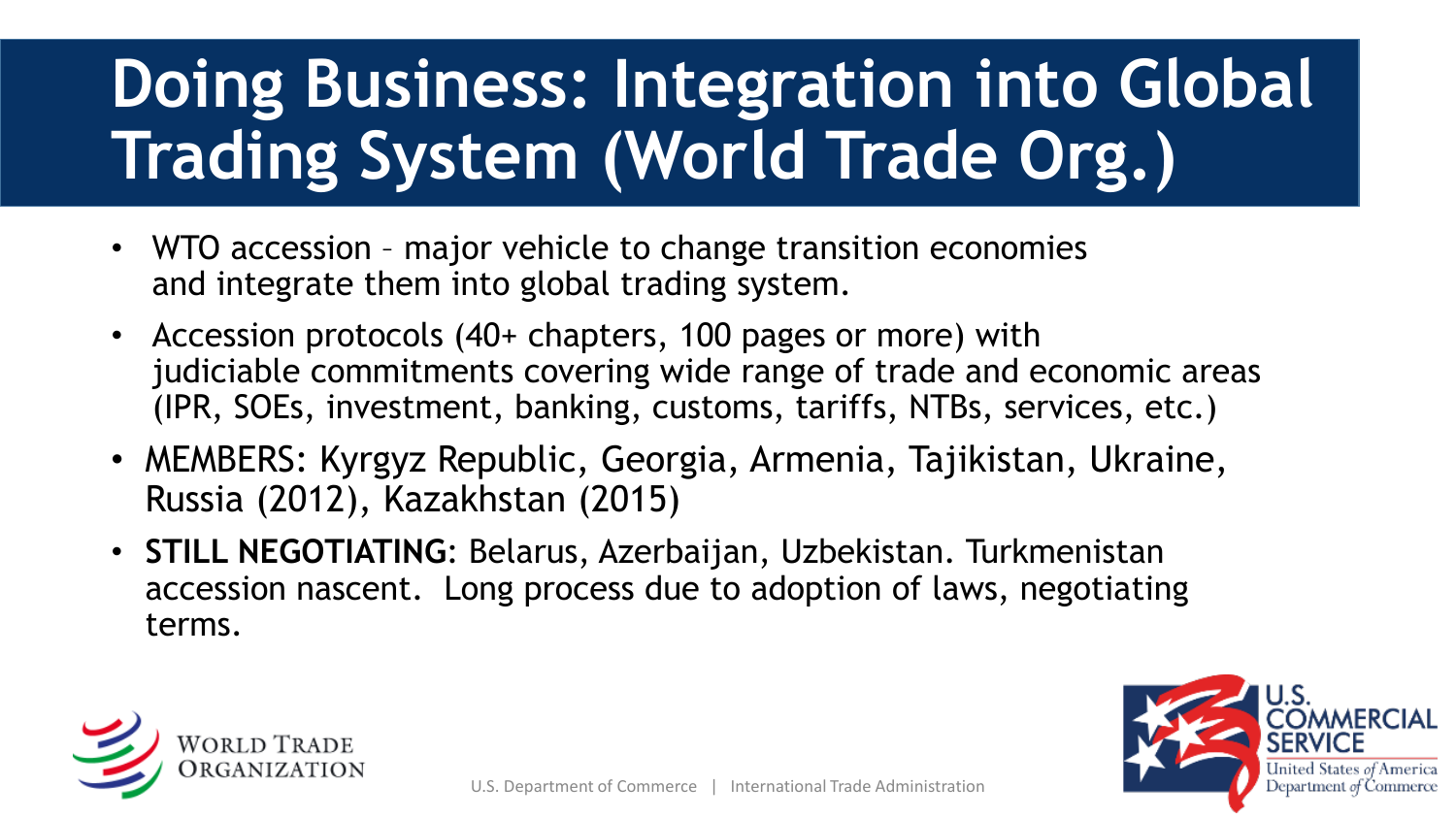# **Doing Business: Also watch WTO Government Procurement Agreement**

- WTO GPA opens up procurement markets to other parties to the agreement (as agreed bilaterally).
- Binding disciplines on transparency, e-procurement, non-discrimination.
- Ukraine joined in 2016. Used WTO GPA to help lock in reforms to eprocurement (Prozorro system). Armenia also a party to WTO GPA.
- Russia submitted 1st offer in 2017, ongoing changes to laws, negotiations continue.
- Kazakhstan started negotiations in 2020.
- International disciplines on procurement even more important as big infrastructure projects move forward.

![](_page_12_Picture_7.jpeg)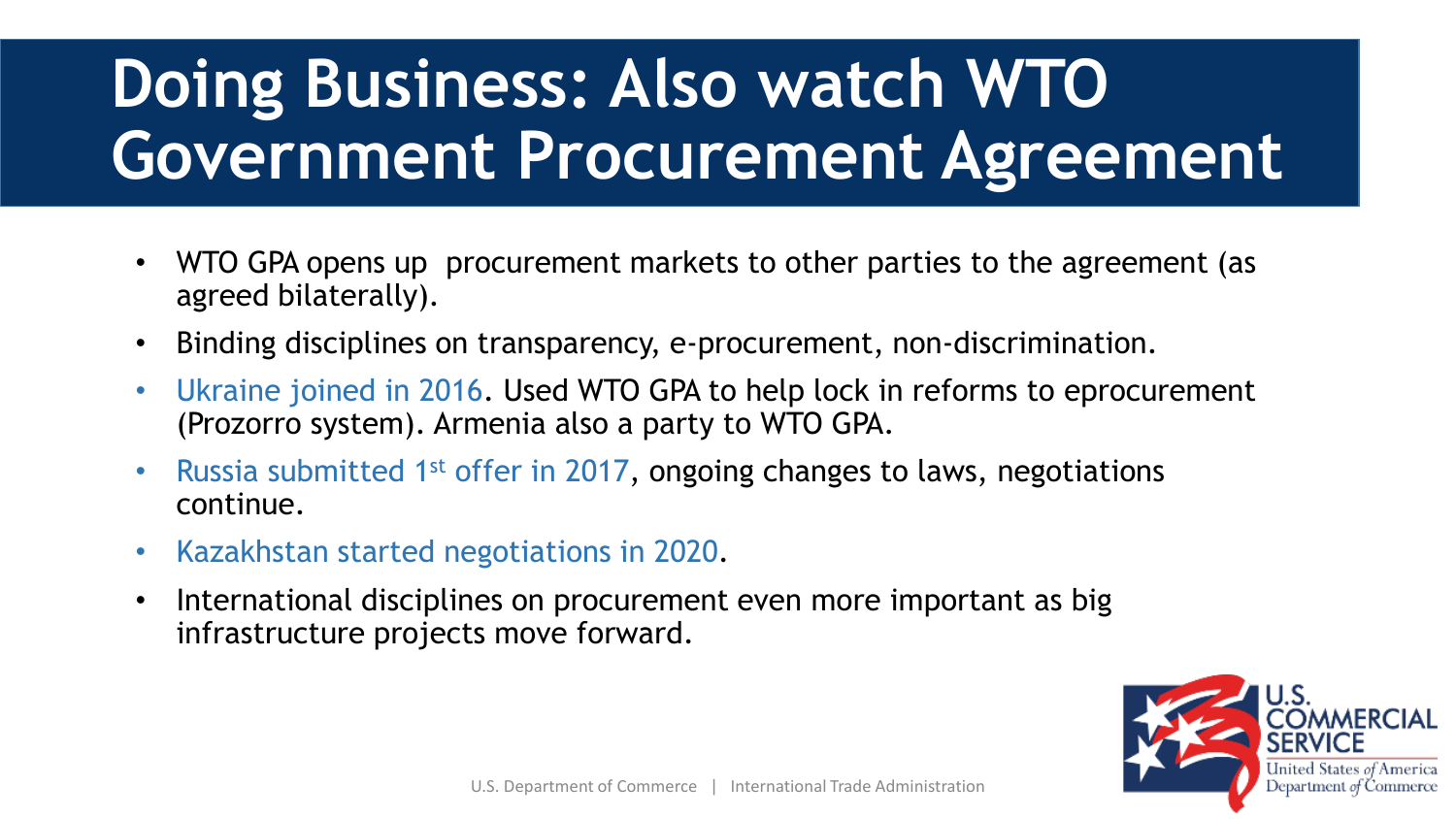# **Doing Business: Avenues for Troubleshooting Problems**

- Bilateral and Regional Trade and Business dialogues (Commerce, USTR, State) offer opportunities raise systemic customs, non-tariff barriers, IPR, or other issues.
- Contact CS for advocacy, compliance, commercial diplomacy, business dialogues, and due diligence questions.
- Director of Office of Russia, Ukraine, and Eurasia: [Matthew.Edwards@trade.gov](mailto:Matt.Edwards@trade.gov) can link you to our global resources.

![](_page_13_Picture_4.jpeg)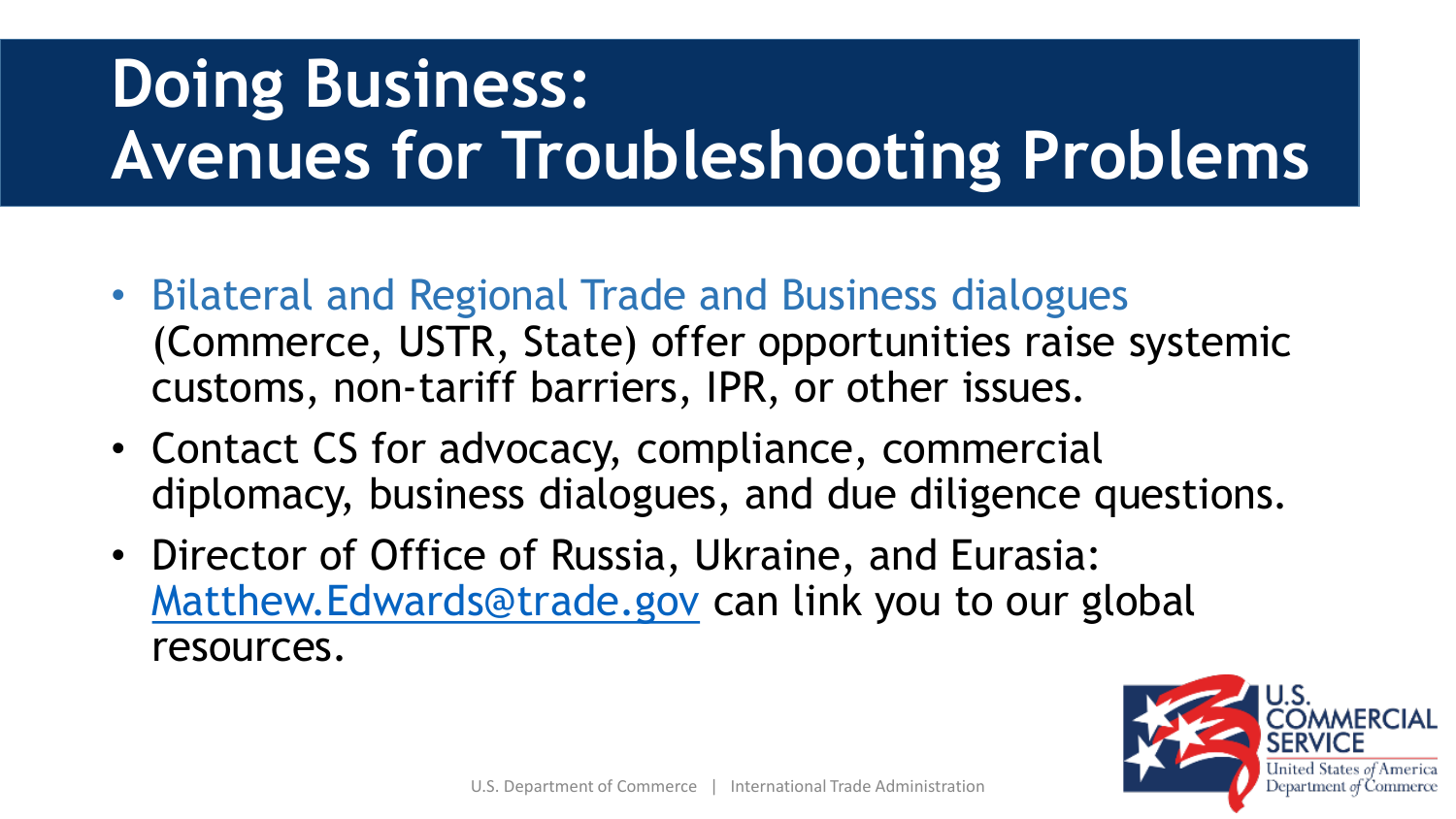### **Sectors: Infrastructure**

- **Governments see infrastructure as multiplier for growth to help economic recovery**. Opportunities for design, architectural services, construction and project management, services, road construction machinery, etc.
- Ukraine: crossroads for cargo/people: transport ports, harbors, waterways, airports, roads, railways, and shipping services. Contact: CS in Kyiv, [Ilona.Shtrom@trade.gov](mailto:Ilona.Shtrom@trade.gov)
- Kazakhstan: 75% of existing transport infrastructure needs to be modernized. 10,000 km of roads built or reconstructed. National strategy to make country a regional transport and logistics hub. Contact: SCO in Almaty, [Dean.Matlack@trade.gov.](mailto:Dean.Matlack@trade.gov)
- Russia: airport development \$100 billion, roads \$180 billion, rail \$60 billion, +residential, national projects. Contact: SCO in Moscow, [James.Golsen@trade.gov.](mailto:James.Golsen@trade.gov)
- **Key factors: financing/navigating IFIs and MDBs (World Bank, EBRD and ADB). Use Exim and Development Finance Corportation. Finding and vetting local partners, identifying local decision makers.**

![](_page_14_Picture_6.jpeg)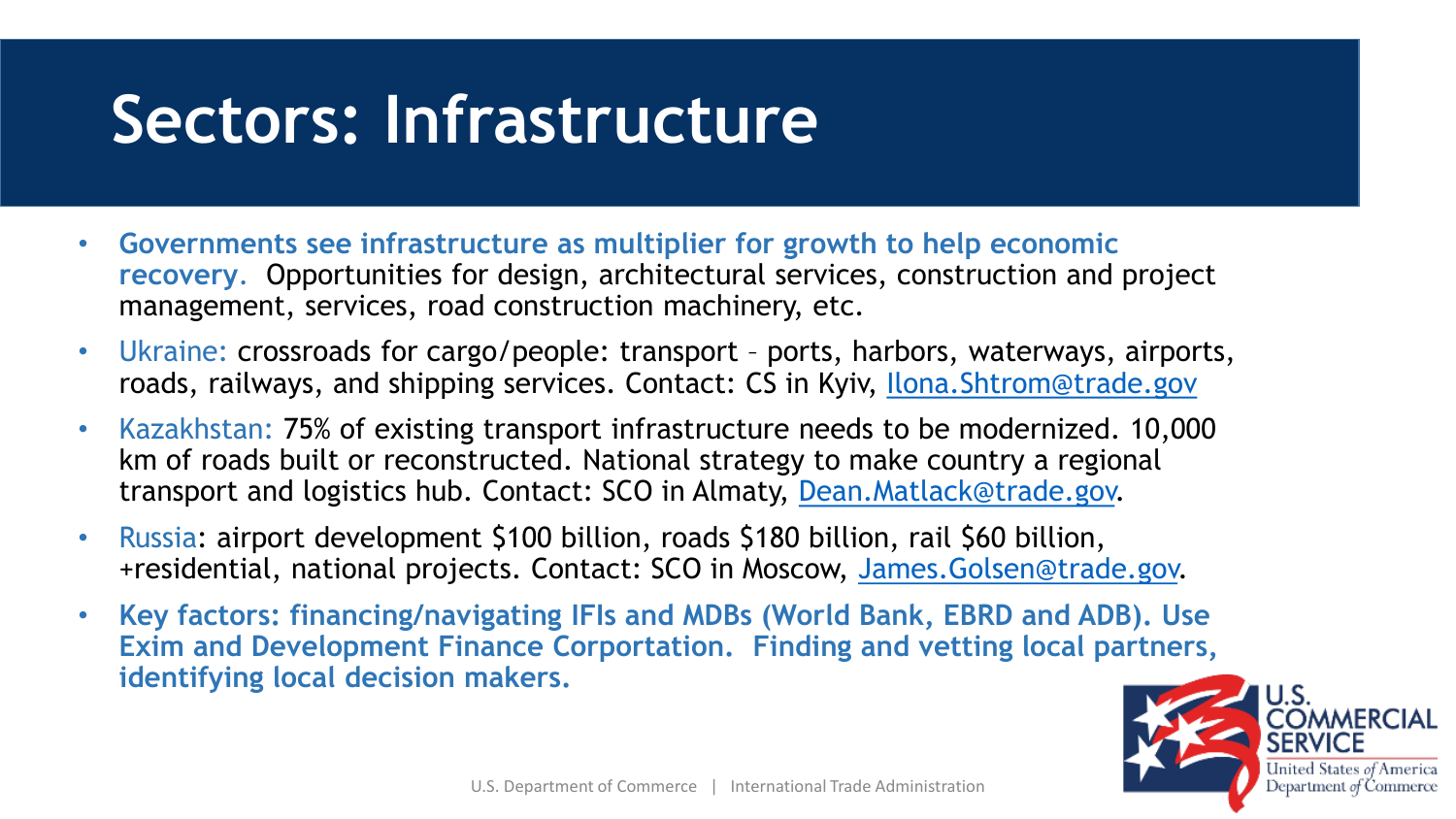# **Sectors: Infrastructure – China's Belt and Road Initiative (BRI)**

- Massive Chinese investment and infrastructure strategy (est. \$1 trillion by 2027).
- New Silk Road road and rail from China to Europe "the belt"
- 260 BRI projects in Eurasia, 129 countries and 29 international organizations signed cooperation documents with BRI by 2019.
- Ex. China-Europe freight rail, Kyrgyz power transmission.

Contact for BRI, Commerce Russia Desk: [Tanner.Johnson@trade.gov](mailto:Tanner.Johnson@trade.gov)

![](_page_15_Picture_6.jpeg)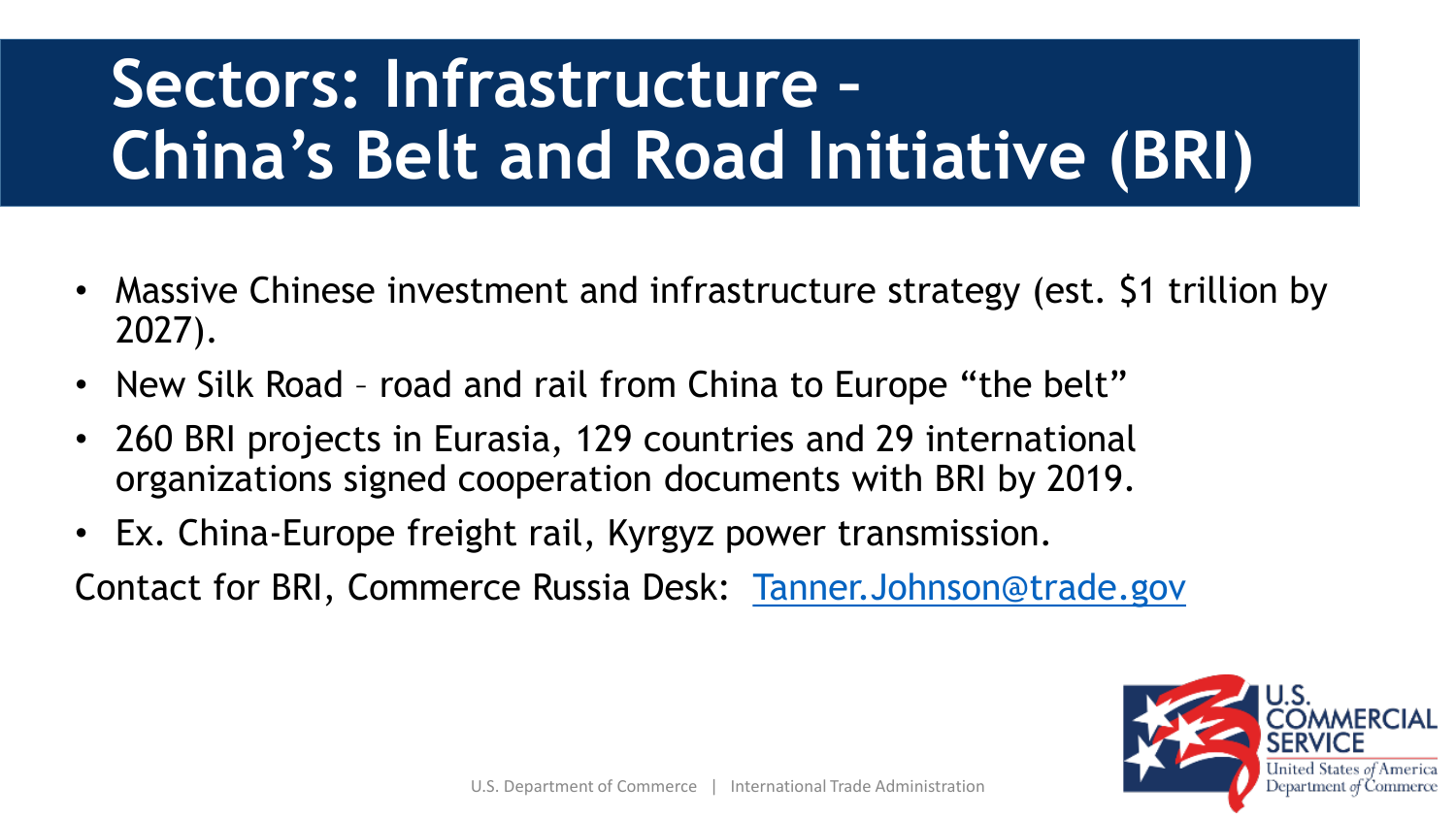### **Sectors: Infrastructure - Ukraine Maritime Infrastructure Modernization event- tomorrow**

**Maritime Infrastructure Modernization Program**

February  $25<sup>th</sup>$ , 10:00 am-11:00 am ET, Free

Contact: [Olga.Vashchenko@trade.gov](mailto:Olga.Vashchenko@trade.gov)

<https://emenuapps.ita.doc.gov/ePublic/event/saveWebReg.do>

- Ukraine's seaports are the main gateways for the country's exports and imports.
- Despite the pandemic, record high cargo volume last year.
- Government launching infrastructure modernization tenders for equipment and services and concessions re: seven ports.

![](_page_16_Picture_8.jpeg)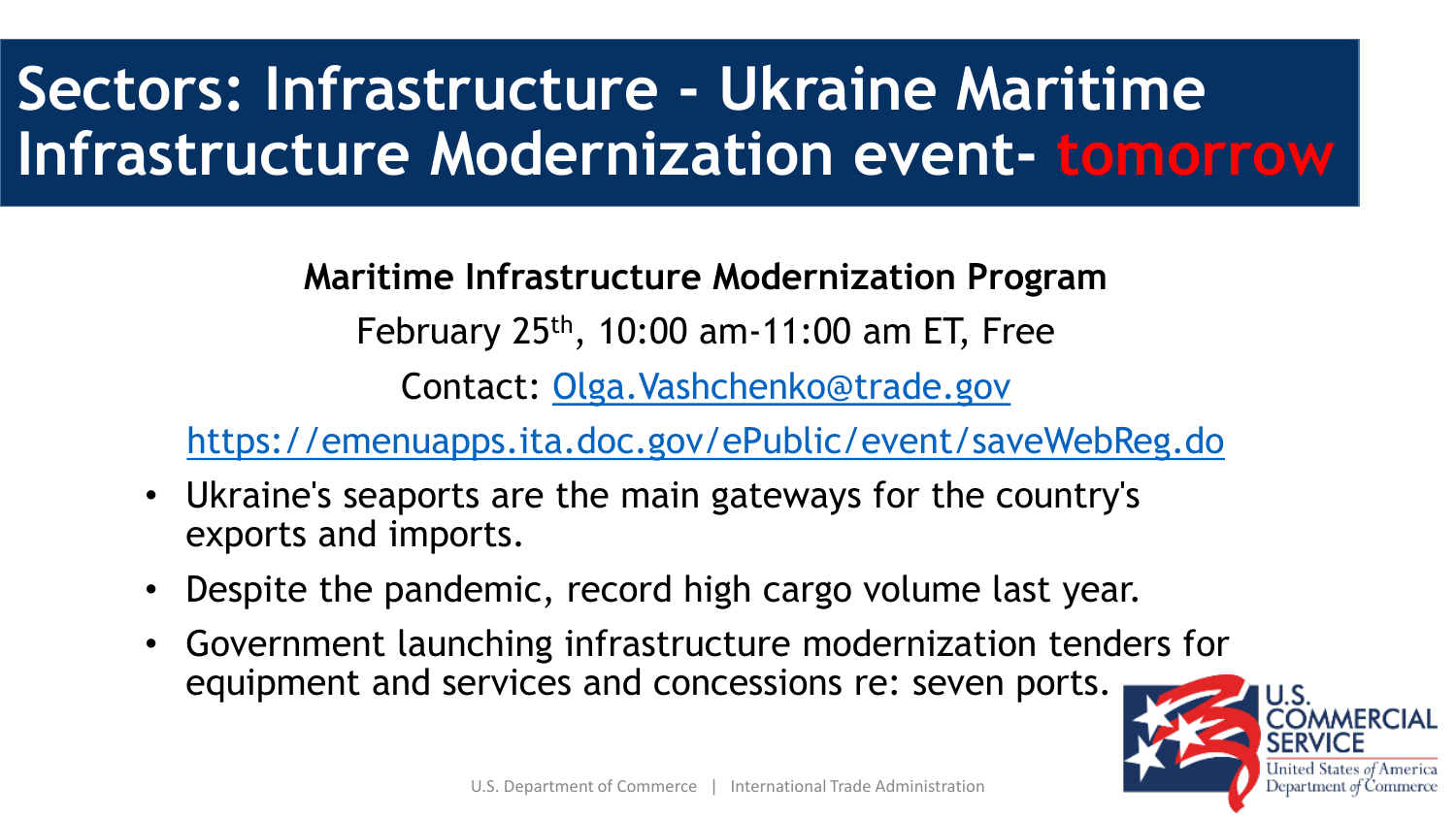## **Sectors: Environmental/Ag Technology**

![](_page_17_Figure_1.jpeg)

- $\circ$  Growing populations, developing industries, increased demand for water for human consumption, energy, industry, agriculture.
- o Central Asia: Soviet-era water-intensive production of cotton is outdated and resulted in ecological damage (Aral Sea).

![](_page_17_Picture_4.jpeg)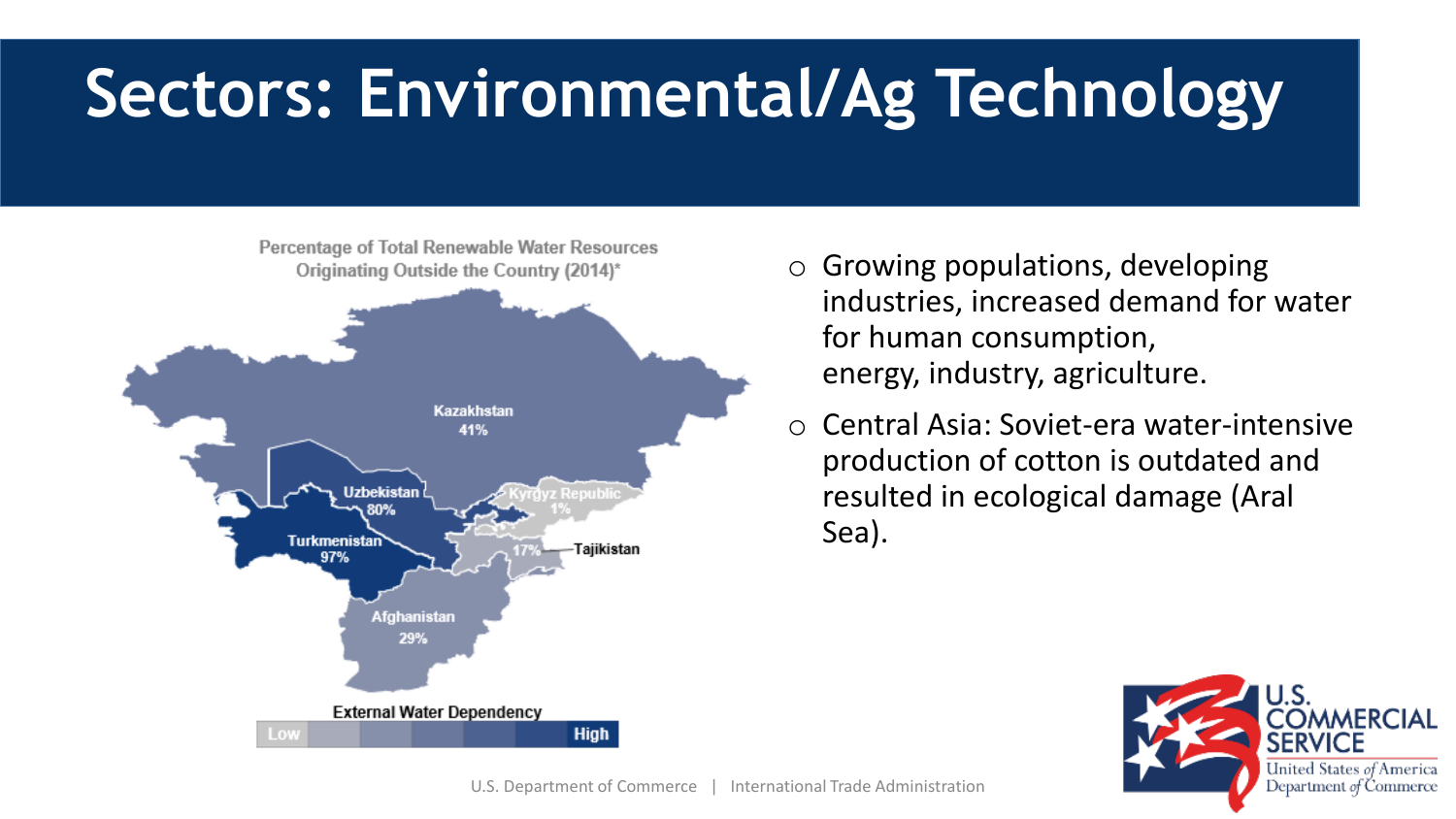# **Sectors: Environmental/Ag Technology**

Opportunities: **water solution providers and companies involved in irrigation, water conservation, filtration, purification, de-salination, etc.**

- **Azerbaijan**
- **Turkmenistan**
- **Uzbekistan**
- **Kazakhstan**

Agricultural machinery and food processing/packaging equipment:

- Ukraine and Uzbekistan ag is 17% of GDP, Ukraine has ¼ of world's highly fertile "black soil,"
- Kazakhstan country/steppe size of Western Europe, 70% of land suitable for agriculture, but less than ½ under production.

![](_page_18_Picture_9.jpeg)

![](_page_18_Picture_10.jpeg)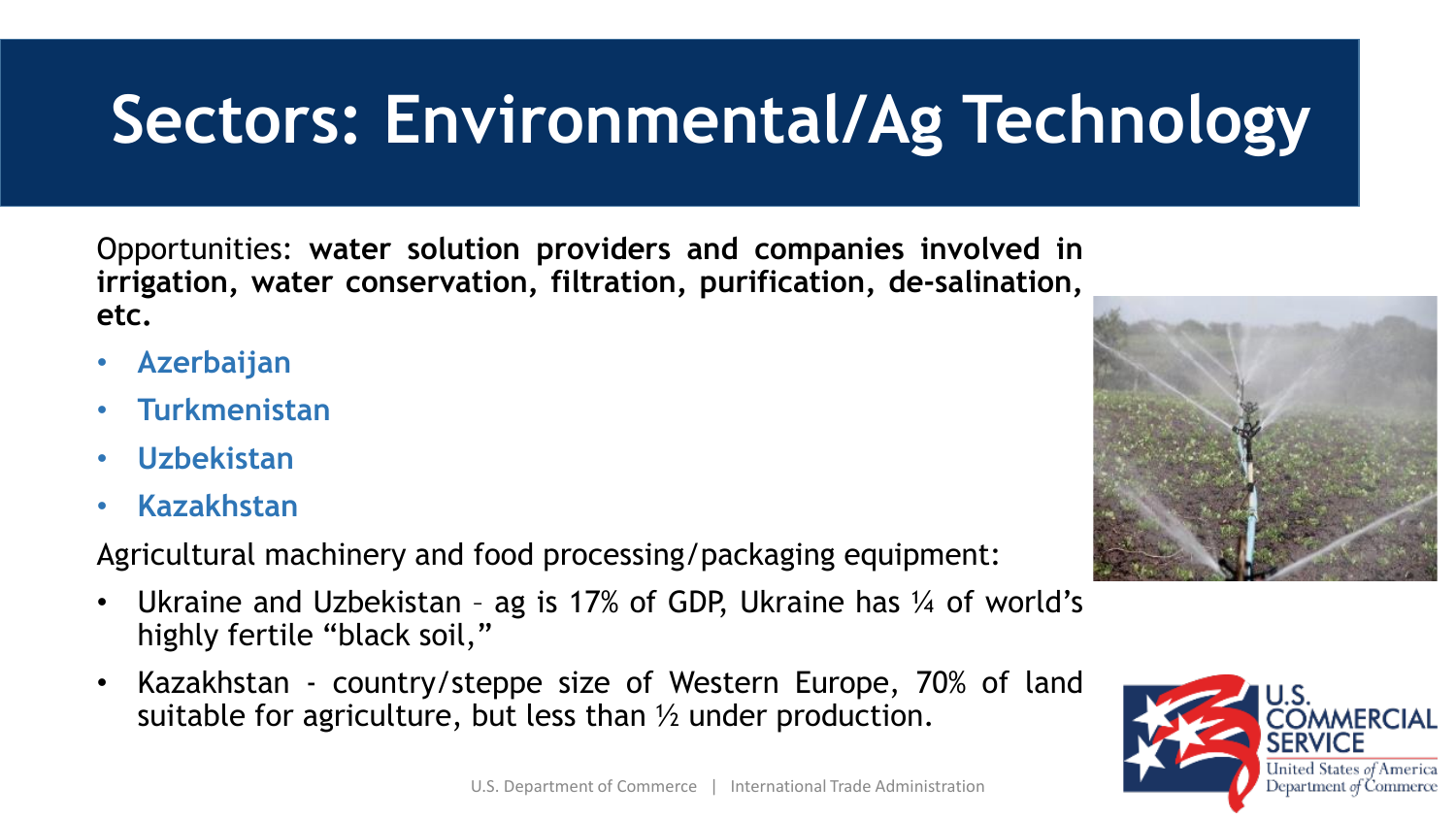### **Sector: Educational Services**

- Growing Student populations and strong interest in studying in the United States.
- 18% growth from Russia, 8% growth from Ukraine in recent 5-year period (-2018) Highly populous Uzbekistan untapped.

![](_page_19_Picture_3.jpeg)

- **Our Worldwide Network of Education Experts Will Help You:** 
	- Adopt new digital strategies
	- Meet with companies that require specialized training
- Connect to high school counselors, potential recruitment partners, and universities
- Recruit international students

![](_page_19_Picture_9.jpeg)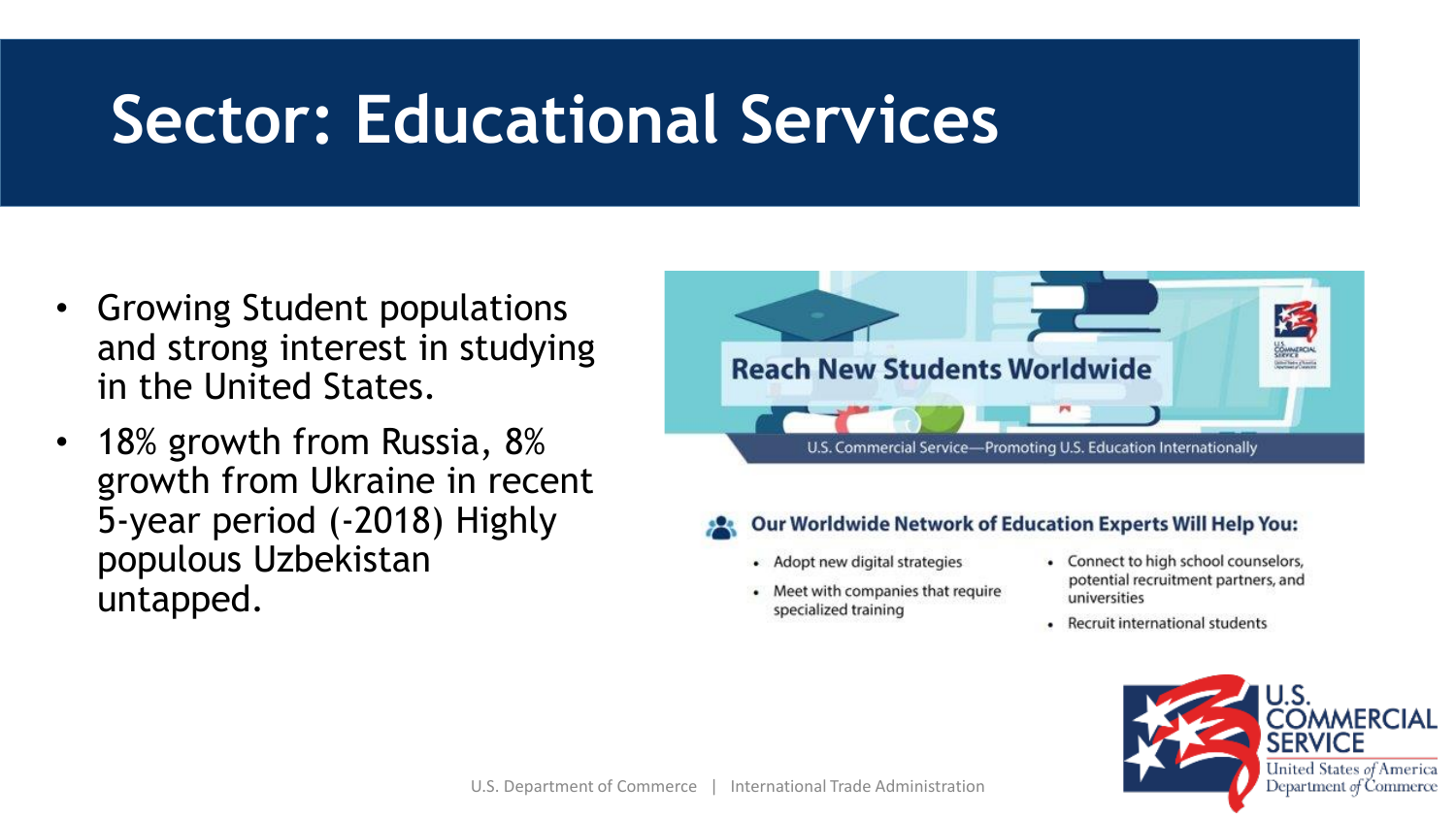### **Sectors – Educational Services Virtual Connection Program: Europe and Eurasia**

Two-part event:

- April 27th: Regional education market webinar and consular updates for U.S. schools.
- June 21-25<sup>th</sup>: 8 am -3 pm ET. Virtual Connection Program -B2B virtual meetings to match U.S. higher education institutions and secondary schools with student recruitment agents in-country, high school counselors and directors, and foreign universities.
- Contact: [bernadette.rojas@trade.gov](mailto:bernadette.rojas@trade.gov)

![](_page_20_Picture_5.jpeg)

![](_page_20_Picture_6.jpeg)